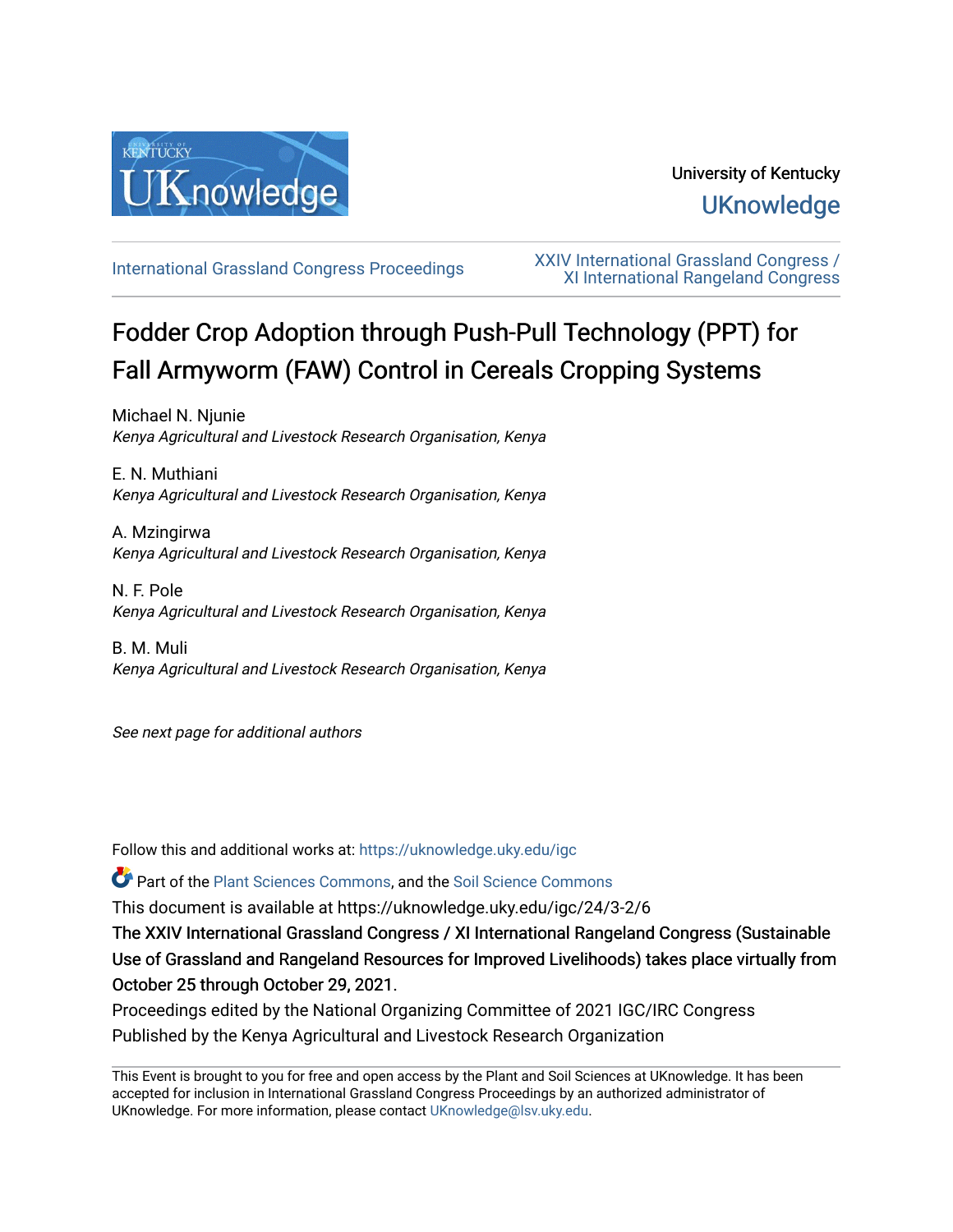# Presenter Information

Michael N. Njunie, E. N. Muthiani, A. Mzingirwa, N. F. Pole, B. M. Muli, and A. O. Esilaba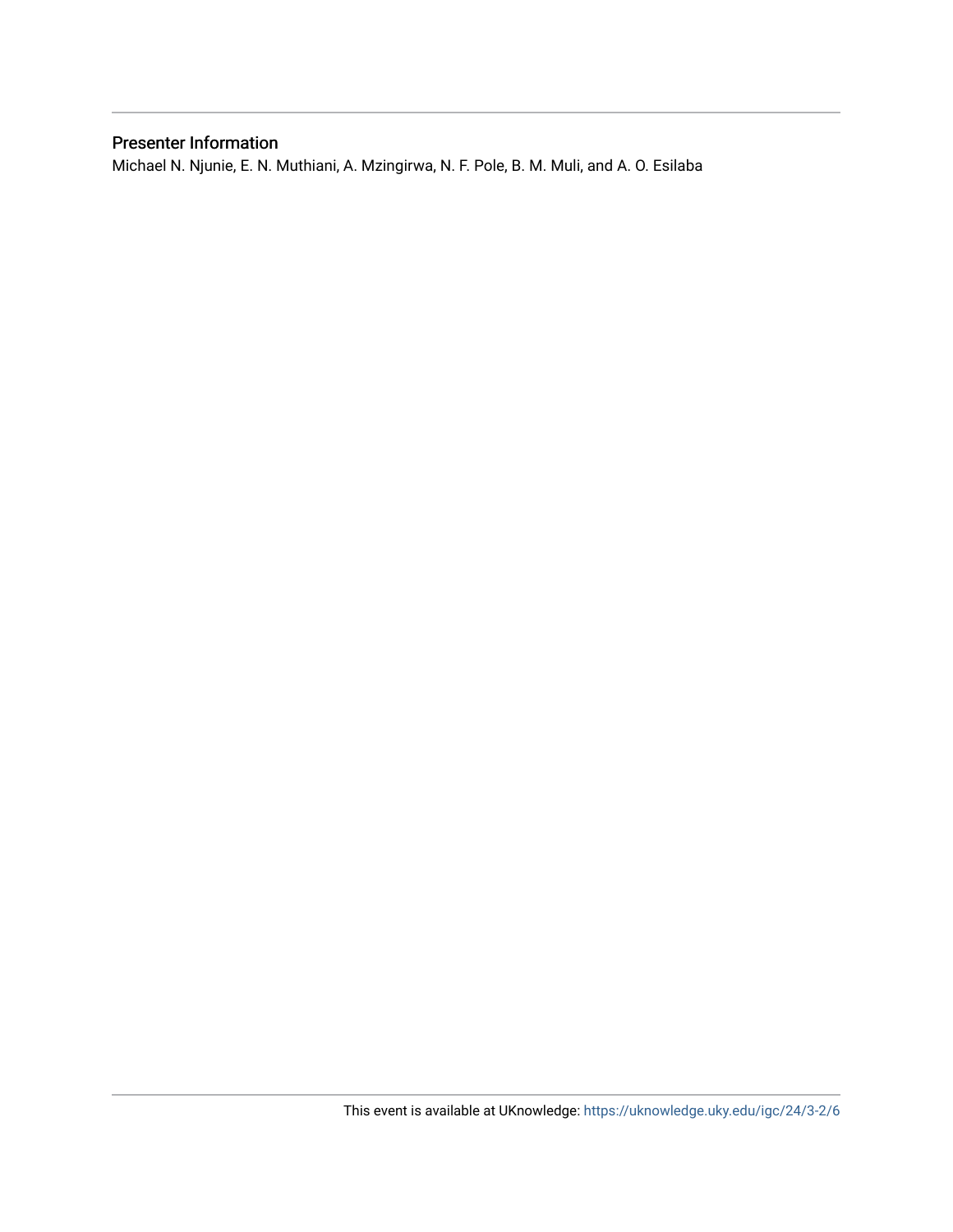## **Fodder crop adoption through push-pull technology (PPT) for fall armyworm (FAW) control in cereals cropping systems**

Njunie, MN<sup>\*</sup>; Muthiani, EN<sup>†</sup>; Mzingirwa, A.<sup>±</sup>; Pole, NF<sup>\*</sup> Muli, BM<sup>±</sup> and Esilaba, A.O<sup>‡</sup>

\* Kenya Agricultural and Research Organization (KALRO) Matuga, PO Box 4-80406, Matuga, Kenya; † KALRO Mariakani, PO Box 30, Mariakani, Kenya; ±  $KALRO$  Mtwapa, PO Box 16 Mtwapa -80109; ‡ KALRO Headquarters, PO Box 57811, NAIROBI, 00200, Kenya

# **Abstract**

There is an urgent need to increase grain yields and animal products due to increasing human population in Africa. Push-pull technology (PPT) is a conservation agriculture intercrop technology which protects and enhances natural resources productivity and ecosystem services in mixed farming systems. The technology involves growing of a cereal crop with a repellent intercrop, *Desmodium* genus (silverleaf, *D. uncinatum* and greenleaf, *D. intortum*) with grass such as *Pennisetum purpureum* or *Brachiaria* spp. planted as a border around the cereal-legume intercrop. The plants accompanying the cereal crop are typically valuable high quality fodder thus integrating crop-livestock production. The PPT was initially developed in the high altitude areas which were mainly suitable for optimal growth of *Desmodium* sp. In contrast, *Clitoria ternatea* (Blue pea) is the recommended herbaceous forage legume crop for the low altitude areas. In addition, clitoria and dolichos demonstrated their ability to effectively repel stem-borer pests in push pull technology systems within the coastal lowlands. The experiments were established in four sites representing diverse coastal lowlands (CL) agro-ecological zones (CL3, CL4, and CL5). The species used in the system were: maize (cereal crop, the main target by *Spodoptera* pests); climate-smart brachiaria grass (as a pull crop) and blue pea (as a push crop). It was demonstrated that the push-pull technology can also control FAW and that this system be promoted for provision of high quality fodder for livestock in smallholder mixed farms.

**Key words**: [push-pull technology; fodder; adoption; lowlands]

## **Introduction**

Alongside other parts of coastal lowlands in East Africa, the coastal region of Kenya has potential for dairy production due to demand for fresh milk and other dairy products from a rapidly growing urban and rural population. Seasonal feed shortages and inadequate nutrient concentrations to support dairy production were reported in Muinga *et al*., 1999. Despite the efforts by Government of Kenya working with other stakeholders to promote cultivated forages for dairy cows in the region, adoption of improved fodder crops production is low the region and natural vegetation are the main source of livestock feed (Njarui et al. 2016).

Cereals, mainly maize, sorghum, millet and rice, are the main staple and cash crops for small-scale farmers in Kenya contributing to food and nutrition security. However, the yields of these crops are under threat from the [Fall armyworm](https://www.sciencedirect.com/topics/agricultural-and-biological-sciences/fall-armyworm) (FAW), *Spodoptera frugiperda* (J E Smith) which invaded east African region in 2017 and caused substantial damage to cereal production in the East African region (Kumela et al. 2018). The push-pull technologies for pest, soil fertility and Striga weed control (Khan *et al,* 2007) have been cited as a promising method of FAW control in the East African region (Midega et al., 2018). The PPT involves the use of forage legumes (*Desmodium* spp, *Clitoria ternatea* and *Lablab purpureus*) as a repellent of moth (push) and bordering fodder grass (Brachiaria species, *Panicum spp*, and Napier grass) to attract the moth (pull) (Njunie et al, 2014). The inclusion of fodder crops in the PPT system implies that the technology has potential of reversing seasonal feed shortages in mixed farming systems. This study was established to validate the use of PPT for FAW control, and also highlight the feed production component in the PPT cropping systems.

## **Materials and methods**

The study was carried out in coastal lowland Kenya in CL3, CL4 and CL5 agro-ecological zones. The soil and climatic conditions are described by Jaetzold and Schmidt, 2006. Matuga and Mtwapa sites are in the coconut cassava (CL3) agro-ecological zone, Msabaha is in the cashew nut-cassava (CL4) while Mariakani is in the livestock millet zone (CL5). The annual rainfall ranges from 1000 to 1230 mm in CL3, 800 to 1100 in CL4 and 600 to 900 mm in CL5. The soils are well drained, deep, low in available nutrients, and have low to moderate moisture storage capacity. The trial was established on station at three centres and in 12 sites on-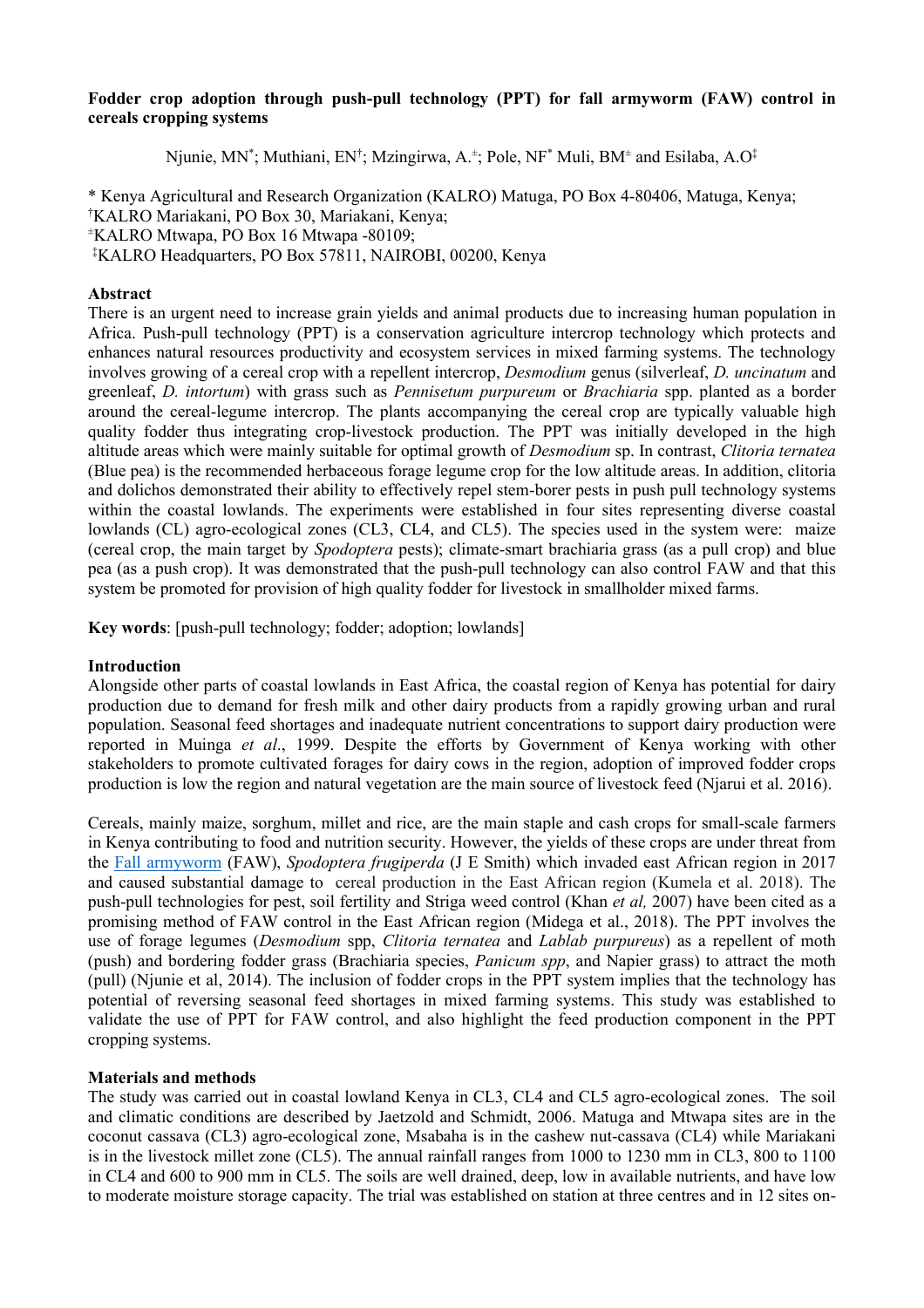farm across Kilifi and Kwale counties. Two levels of fertilizer rate were applied (no fertilizer control and half recommended manure/fertilizer rates). The five cropping systems studied were: sole maize, sole cowpea, maize-cowpea intercrop, maize-clitoria intercrop and maize-cowpea-clitoria intercrop. The crops systems were planted with or without a brachiaria grass border around the cropping system. The trial was laid in a split -plot design with fertilizer rates as the main plots and cropping systems as the subplots. The design was Randomized Complete Block Design (RCBD). The on-station trial was replicated 4 times and the experimental plots measured 6m by 6m. .

# *Establishing PPT trials*

Brachiaria Mulatto II grass (the "pull" crop) seed was sown along the outer border of the 6m by 6 m plot dimensions. Seed was drilled along rows 50 cm apart, at 20 cm intervals within the row. Clitoria (the "push" legume crop) was sown between every third and fourth rows of maize. The first row of maize was 1 m away from the inner row of Brachiaria grass. Maize crop spacing was 75 cm by 25 cm. Cowpea was planted spaced 50 cm by 20 cm. The first row of cowpea was sown 1 m away from the inner row of the brachiaria grass. In the maize-cowpea intercrop, the maize was sown at a spacing was 75 cm by 25 cm. Cowpea was intercropped between maize rows, without replacement. In the maize-cowpea-clitoria intercrop, clitoria was planted after every three maize rows, replacing a cowpea row.

Fertilizer was applied at two levels (no fertilizer control, full and half recommended manure/fertilizer rates) applied in the planting holes. The half fertilizer rates was 20 kg N/ha, 20 kg P<sub>2</sub>O<sub>5</sub>/ha and 2.5 t/ha of manure equivalent.

# *Trial management*

The push and pull crops being perennials are established once at the beginning of the first cropping season and are cutback at the beginning of every new annual crops planting season (Midega *et al.*, 2015).

Brachiaria grass was harvested at 3 months old or 1-1.5 m high after planting and used as fodder, harvesting started with the inner row nearest the maize, all around the field. Stubble height of 10 cm above ground was left at harvesting. The second row was harvested only when the inner row attained 1-1.5 m high to ensure the presence of "pull" or trap during the maize growing stage.

## *Data collection and measurement*

The methodology used for assessing pest damage was adapted from Midega *et al.*, 2018. Fall army worm incidence, severity of damage and number of FAW larvae present in a plant were assessed during the maize crop growth stage at one week intervals beginning at two weeks after germination up to tasselling (at two weeks after first ear (2WAE). Severity damage by FAW was recorded for five randomly selected maize plants per plot, score range of 1-6 (where: 1=clean; 6= most severe). To assess the number of larvae per plant, five maize plants were collected at random per plot for destructive analysis.

At harvest, cob count per net plot was done. Field weight of the cobs was recorded. Shelling fraction was determined for every plot and field moisture content of the grain recorded to compute the grain yield per hectare at 13.5% moisture content. The plant count and compensation method was also used to get number of plants per plot. Maize stover was harvested from a net plot measuring 2.25 by 4.5 m. The plants were cut at ground level, weighed, and samples taken for dry matter determinations.

# **Results**

# *Fall armyworm (FAW)*

Based on the rating scale by Midega et al, 2018, rating of FAW incidence ranged from none to low (0 to  $\leq$ 25% plants with fall armyworm larvae) to high ( $>$ 75% plants incidence). Very high incidence ( $>$ 75% plants) was observed in all sole maize cropping systems without the PPT component crops (Table 1). Low incidence (<25%) was observed for sole-maize and maize-cowpea cropping system without fertilizer treatment and full PPT plant components. The low incidence of FAW in nearly all the cropping systems with full PPT (maize +clitoria +brachiaria grass border) implies that this PPT system was effective in FAW control. The trend and severity of FAW damage on maize crop and larval counts were similar to that observed for incidence ratings.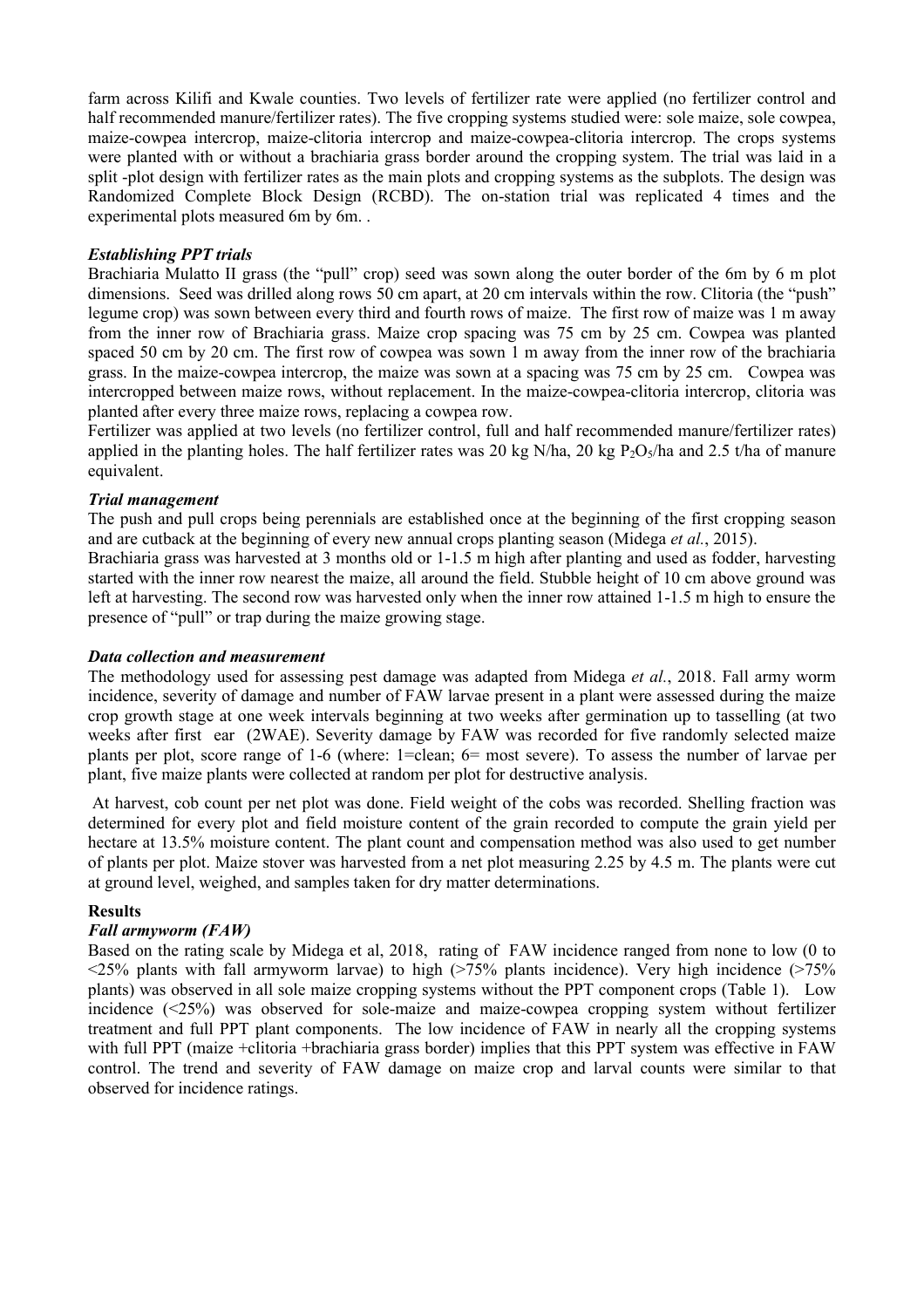| cropping system                                               | FAW            | Severity         | Larvae            |
|---------------------------------------------------------------|----------------|------------------|-------------------|
|                                                               | incidence      |                  |                   |
|                                                               | $\frac{0}{0}$  | Mean             | mean per          |
|                                                               |                | score            | plant             |
| Sole Maize no fertilizer                                      | $87.5a^*$      | $1.5$ abc        | $0.1$ bc          |
| Sole maize-fertilizer+ brachiaria border                      | 85.0 a         | $1.8$ ab         | 0.3a              |
| Sole Maize + fertilizer                                       | 77.5 a         | $1.8$ ab         | $0.2$ ab          |
| Maize-cowpea +fertilizer+ brachiaria border                   | 77.5 a         | $1.4$ bcd        | 0.1 <sub>bc</sub> |
| Sole maize $+$ brachiaria border                              | 67.5 ab        | $1.3 \text{ cd}$ | 0 <sub>c</sub>    |
| Maize-cowpea -+ brachiaria border                             | 67.5 ab        | $1.3 \text{ cd}$ | 0.1 <sub>bc</sub> |
| Maize + fertilizer – clitoria-brachiaria border (PPT)         | $62.5$ ab      | $1.4 \text{ cd}$ | 0 <sub>c</sub>    |
| Maize cowpea +fertilizer-clitoria-brachiaria border (PPT)     | $42.5$ bc      | $1.3 \text{ cd}$ | 0 <sub>c</sub>    |
| Maize no fertilizer - clitoria-brachiaria border (PPT)        | 35c            | 1.1 <sub>d</sub> | 0.1 <sub>bc</sub> |
| Maize-cowpea no fertilizer - clitoria-brachiaria border (PPT) | 17.5 cd        | $1.3 \text{ cd}$ | 0 <sub>c</sub>    |
| Sole cowpea no fertilizer + brachiaria border                 | 0 <sub>d</sub> | 0 <sub>e</sub>   | 0 <sub>c</sub>    |
| Sole cowpea +fertilizer + brachiaria border                   | 0 <sub>d</sub> | 0e               | 0 <sub>c</sub>    |

# **Table 1. Monitoring incidence of FAW incidence, larvae counts and severity scores recorded on maize at Mtwapa during 2019 long rain season**

**Key:** \* figures followed by different superscripts are significantly different

# *Effect of cropping system on maize grain and stover yields*

The effects of cropping systems in different sites and seasons are summarized in Table 2. Generally, performance of the maize crop under various intercropping systems was poor, as reflected in maize and stover yields across the sites and seasons. However, grain and stover yield were highest in the sole maize cropping system compared to intercrops. The sole maize cropping system had minimal competition for nutrients and soil moisture compared to other treatments.

# *Effect of cropping system on fodder yield*

The yields of brachiaria and clitoria are presented in Table 2. The yields of border rows were not significantly influenced by the cropping system. As expected, higher yields were recorded in the more subhumid agro ecological zone CL3 compared to the semi arid CL5 (means CL3=4.9;  $CL5 = 0.3$  t ha<sup>-1</sup>). The forage legume yield was much lower than for the grasses due to competing effects of component crops (means CL3=1.0; CL5 = 0.6 t ha<sup>-1</sup>). The forages harvested at different times can be fed to ruminant livestock.

## **Discussion and implication of the results**

The FAW monitoring results clearly show that the push legume clitoria and pull grass brachiaria were effective in controlling FAW in the maize cropping systems. Previous research in the region reported by Njunie et al. 2014 had demonstrated the effectiveness of *Clitoria ternatea* as a push of stem borers from maize crop while using Napier grass as the trap crop. These results confirm that the push-pull technology using clitoria legume and brachiaria grass can also control FAW.

In addition, forage harvested from the trap crop borders and the legumes intercropped with the cereal crop are proven high quality feeds for livestock and contribute to seasonal fodder availability. Improved animal performance has been recorded where brachiaria grasses were fed to lactating dairy cattle and growing galla goats (Njarui et al, 2016). Increased milk production has been recorded where lactating dairy cattle were fed Napier grass cv. Bana supplemented with forage legumes (Juma *et al*., 2006).

It is hereby suggested that the PPT be promoted for integrated pest and soil fertility management in cereals, along with increased feed for livestock and food production.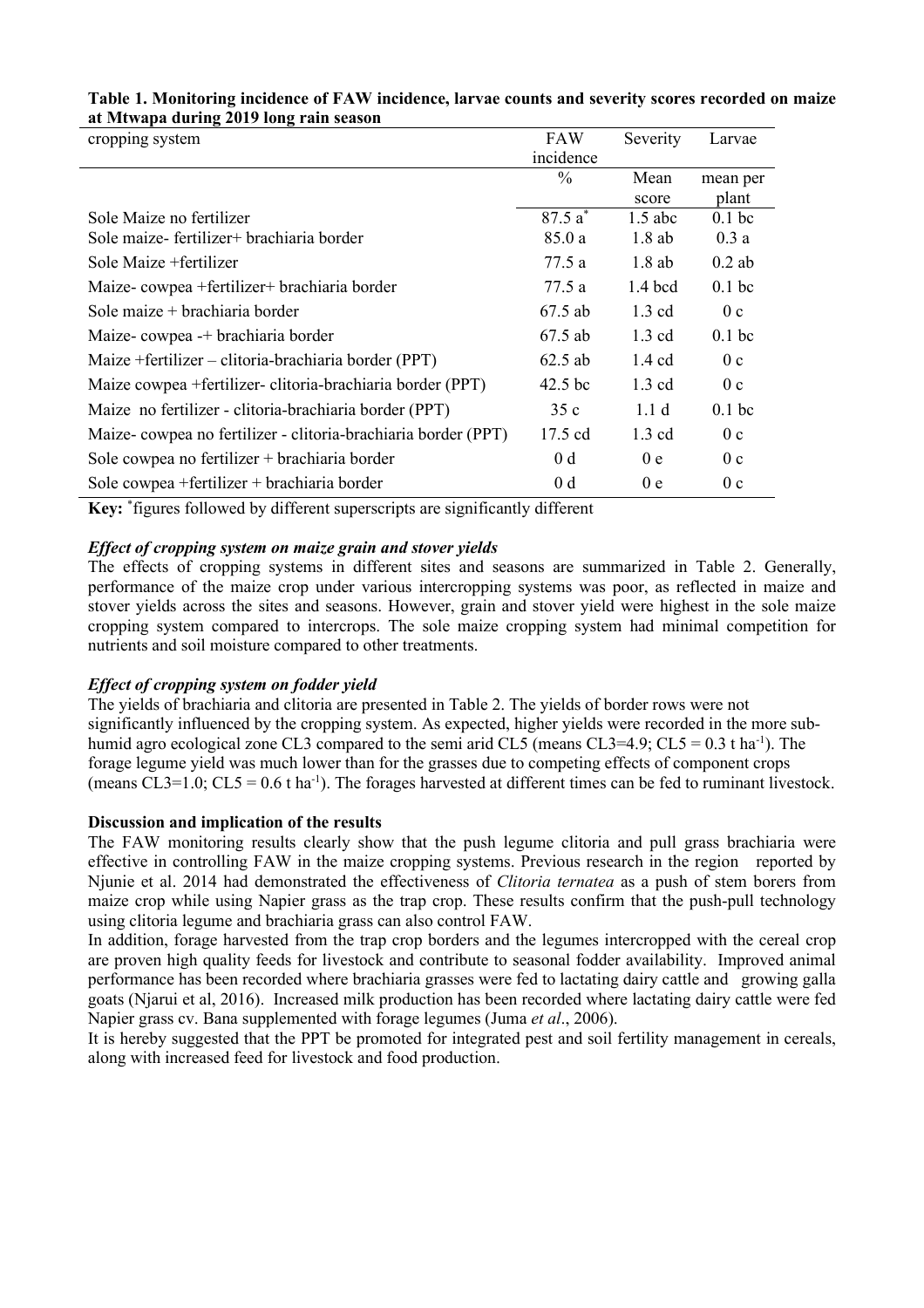|                                                   |                                      | Table 2. Effects of cropping system on yield of maize in different agro-ecological zones and seasons. |                     |                  |      |                  |  |  |
|---------------------------------------------------|--------------------------------------|-------------------------------------------------------------------------------------------------------|---------------------|------------------|------|------------------|--|--|
| Cropping system                                   |                                      | CL3 Mtwapa                                                                                            |                     | Matuga CL3       |      | CL5 Mariakani    |  |  |
|                                                   | LR                                   | <b>SR</b>                                                                                             | LR                  | <b>SR</b>        | LR   | <b>SR</b>        |  |  |
|                                                   | 2019                                 | 2019                                                                                                  | 2019                | 2019             | 2019 | 2019             |  |  |
|                                                   | Maize grain (t/ha)                   |                                                                                                       |                     |                  |      |                  |  |  |
| Sole maize                                        | 4.8 $a^{\ddagger}$                   | 2.0a                                                                                                  | $\mathbf{\_}^{\pm}$ | 0.1              |      | 4.1a             |  |  |
| Sole Maize-brachiaria border                      | 1.7ab                                | $0.3$ ab                                                                                              |                     | 0.0              |      | $2.4$ ab         |  |  |
| Maize-clitoria-brachiaria border                  |                                      |                                                                                                       |                     |                  |      |                  |  |  |
| (PPT)                                             | 1.2 <sub>b</sub>                     | 0.1 <sub>b</sub>                                                                                      |                     | 0.0              |      | 1.8 <sub>b</sub> |  |  |
| Maize-cowpea- brachiaria border                   | 0.9 <sub>b</sub>                     | 0.1 <sub>b</sub>                                                                                      |                     | 0.1              |      | 0.8 <sub>b</sub> |  |  |
| Maize-pulse-clitoria-brachiaria                   |                                      |                                                                                                       |                     |                  |      |                  |  |  |
| border (PPT)                                      | 0.8 <sub>b</sub>                     | 0.3 <sub>b</sub>                                                                                      |                     | 0.0              |      | 0.7 <sub>b</sub> |  |  |
|                                                   | Maize stover yield (t/ha)            |                                                                                                       |                     |                  |      |                  |  |  |
| Sole maize                                        |                                      | $\blacksquare$                                                                                        | 4.7 a               | 0.7a             | 0.3  | 2.3              |  |  |
| Sole Maize-brachiaria border                      |                                      |                                                                                                       | 2.8 <sub>b</sub>    |                  | 0.2  | 1.3              |  |  |
| Maize+clitoria-brachiaria border                  |                                      |                                                                                                       |                     |                  |      |                  |  |  |
| (PPT)                                             |                                      |                                                                                                       | 2.9 <sub>b</sub>    | 0.2 <sub>b</sub> | 0.0  | 1.1              |  |  |
| Maize-cowpea+ brachiaria border                   |                                      |                                                                                                       | 1.8 <sub>b</sub>    | 0.3 <sub>b</sub> | 0.1  | 1.1              |  |  |
| Maize-cowpea-clitoria+brachiaria                  |                                      |                                                                                                       |                     |                  |      |                  |  |  |
| border (PPT)                                      |                                      |                                                                                                       | 1.6 <sub>b</sub>    | 0.1 <sub>b</sub> | 0.0  | 1.1              |  |  |
|                                                   | Brachiaria yield (t/ha)              |                                                                                                       |                     |                  |      |                  |  |  |
| Sole Maize-brachiaria border                      |                                      | $\frac{1}{2}$                                                                                         |                     | 4.11             |      | 0.26             |  |  |
| Sole cowpea brachiaria border                     |                                      |                                                                                                       |                     | 5.37             |      | 0.26             |  |  |
| Maize+clitoria-brachiaria border<br>(PPT)         |                                      |                                                                                                       |                     | 4.43             |      | 0.23             |  |  |
| Maize-cowpea+ brachiaria border                   |                                      |                                                                                                       |                     | 5.42             |      | 0.29             |  |  |
| Maize-cowpea-clitoria +brachiaria<br>border (PPT) |                                      |                                                                                                       |                     | 5.01             |      | 0.23             |  |  |
|                                                   | Clitoria yield $(t/ha)$ <sup>T</sup> |                                                                                                       |                     |                  |      |                  |  |  |
| Maize-cowpea-clitoria +brachiaria<br>border (PPT) |                                      | $\frac{1}{2}$                                                                                         |                     | 0.91             |      | 0.42             |  |  |
| Maize+clitoria-brachiaria border<br>(PPT)         |                                      |                                                                                                       |                     | 1.10             |      | 0.70             |  |  |

# **Table 2. Effects of cropping system on yield of maize in different agro-ecological zones and seasons.**

**Key:** ‡ figures followed by different superscripts are significantly different; **<sup>±</sup>** Information not captured during the season

<sup>Ŧ</sup>Yield captured for the cropping systems with the "push" legume

## **Acknowledgements**

The research work was carried out under Kenya Cereals Enhancement Programme-Climate Resilient Agriculture Livelihood Window (KCEP-CRAL) funded by the International Fund for Agricultural Development (IFAD). The contributions by research and technical staff at Matuga, Mtwapa and Mariakani KALRO centres are gratefully acknowledged. The authors also acknowledge support from the Director-General KALRO

## **References**

- Jaetzold, R., Schmidt, H., Hornetz B., and Shisanya C. 2006. Farm Management Handbook of Kenya Vol. II: Natural Conditions and Farm management Information. 2nd edition Part C East Kenya Subpart C2 Coast Province: Ministry of Agriculture, Kenya
- Juma H. K., Abdulrazak, S. A., Muinga, R. W. and Ambula, M. K. 2006. Evaluation of Clitoria, Gliricidia and Mucuna as nitrogen supplements to Napier grass basal diet in relation to the performance of lactating Jersey cows Livestock Science 103:23– 29
- Khan Z. R., F. N. Muyekho, E. Njuguna, J. A. Pickett, L. J. Wadhams, J. Pitcher, A. Ndiege, G. Genga, D. Nyagol and C. Lusweti A. 2007. Primer on Planting and Managing 'Push-Pull' Fields for Stemborer